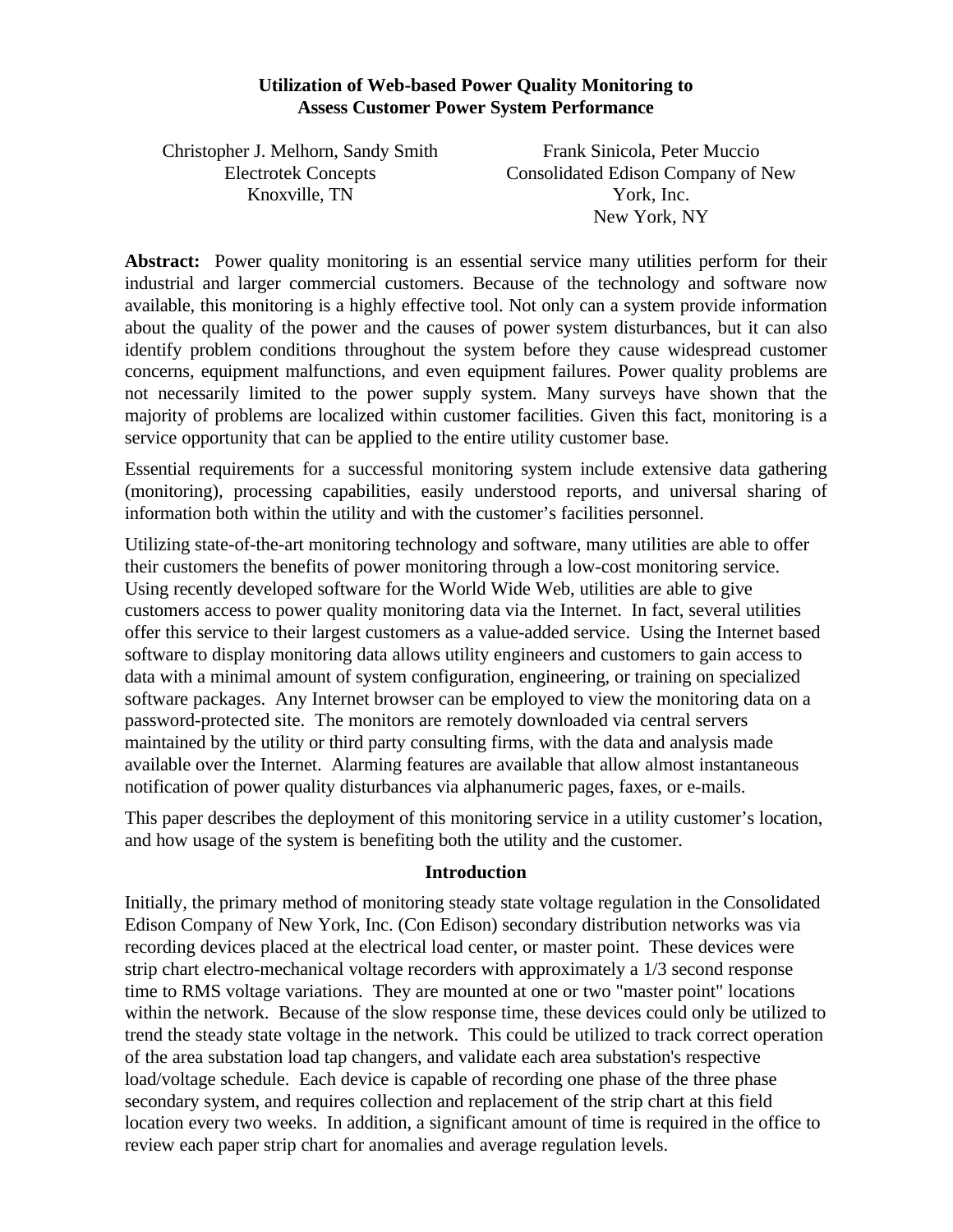The necessity for evaluating new technologies to replace these existing devices was based on the following:

- 1. A desire to utilize field and technical forces in a more efficient and productive manner.
- 2. The need to enhance the quality and levels of information supplied by the device.
- 3. The need for data that could be accessed in a timely manner and made available to both utility and customer personnel. The need for this was driven by customers, who require detailed information on power quality levels on the distribution network that supplies their power.

In June 1992, Con Edison initiated an R&D project to evaluate the Dranetz-BMI 8010 PQNode as a suitable enhanced recording device to replace the existing master point devices. The project was run as a pilot in eight networks in the Manhattan Customer Service areas. Following the success of this pilot, Con Edison installed PQNodes in all the distribution networks in Manhattan. The project has been expanded to several of the surrounding boroughs and an adjoining county with great success.

Along with this expanding power quality monitoring program, Con Edison has established a power quality service center in their Manhattan service territory. Although this service center is located in Manhattan, it serves as a resource for the entire company. For this reason, it became necessary to develop and implement a system that would allow engineers from all operating districts and boroughs to query measurement data and case study information.

# **The Monitoring System - Hardware**

The monitoring system consists of Dranetz-BMI 8010 PQNodes and 3100 PQPagers. Sixty of the PQNodes were deployed in the first phase of the system and the PQPagers were added as they became available. Ultimately, Con Edison plans to have a total of 120 monitors installed at the end of Phase 2. Both the PQNode and the PQPager are configurable via modem, and the data can be collected via telephone line and modem as well.



**Figure 1. Typical PQNode installation***.*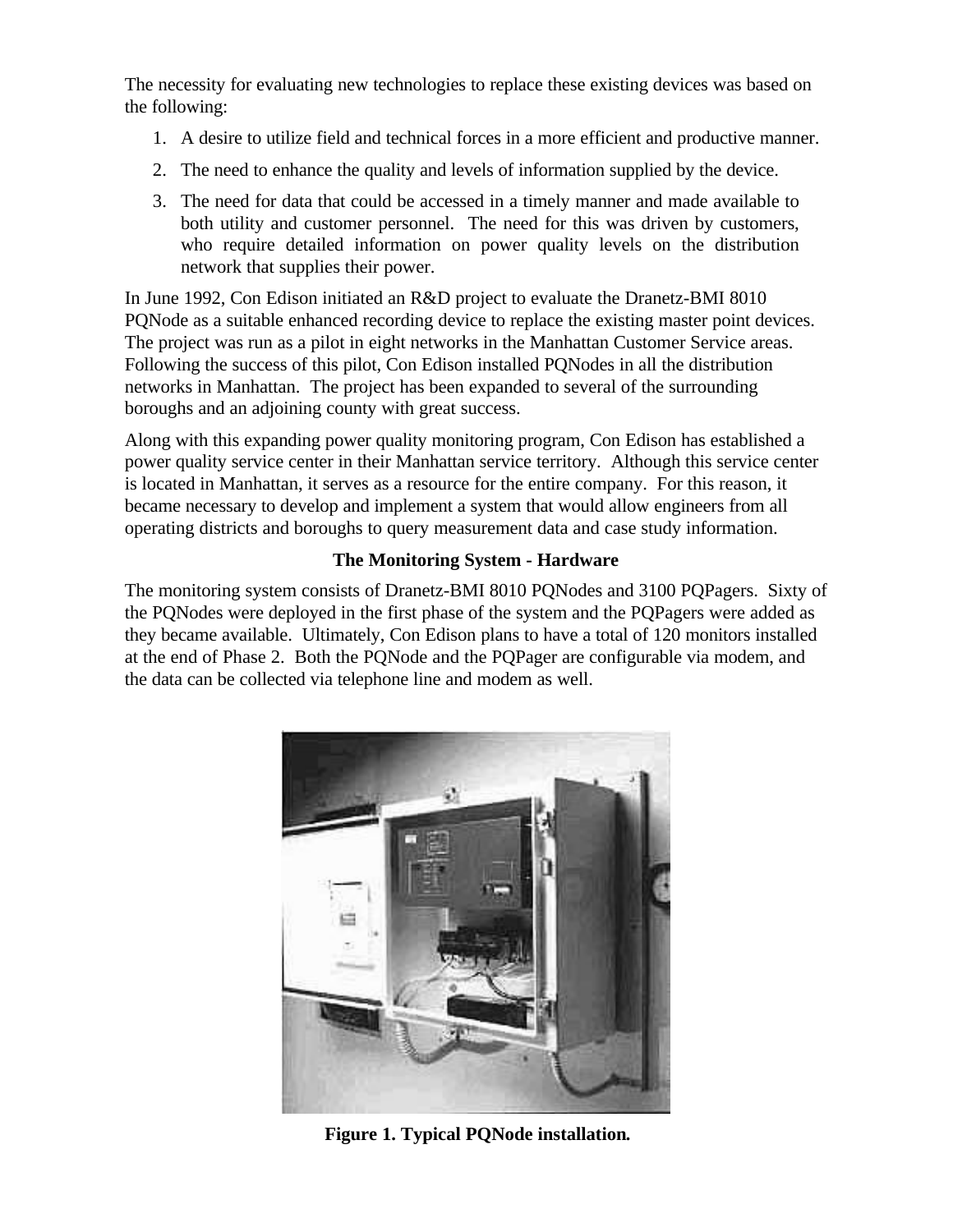# **The Monitoring System - Software**

The heart of any monitoring system is the software that drives the system. Without the proper software, gathering, analyzing, and reporting the monitoring data would be a tedious task. The following sections describe the software used to communicate with the monitoring instruments, analyze the monitoring data, and report the data to the user via the Internet. Figure 2 illustrates the basic monitoring system.



# **Figure 2. Utility master station and power quality monitors on utility system and customer sites.**

The system consists of four basic components

- Monitoring instruments
- Downloading computers
- **Master station**
- Internet or company intranet

The monitoring instruments are used to gather the required measurements. Thresholds are selected by engineers to allow the instruments to capture power quality phenomena without capturing unwanted data. This process normally takes one to two weeks to fully evaluate how the power system operates and to fine-tune the measurement parameters of the instruments.

Every two hours, the download computers "call" and download the monitoring instruments. A monitoring system may have as many as five download computers. It is normally recommended that each download computer be responsible for up to 20 monitoring instruments.

The master station is used to communicate with the download computers and store the monitoring data. This computer is generally a dual processor Microsoft Windows NT based system. A multi-gigabyte drive is used to store the power quality data. With this drive, Con Edison has the capability of storing approximately two years worth of data on-line.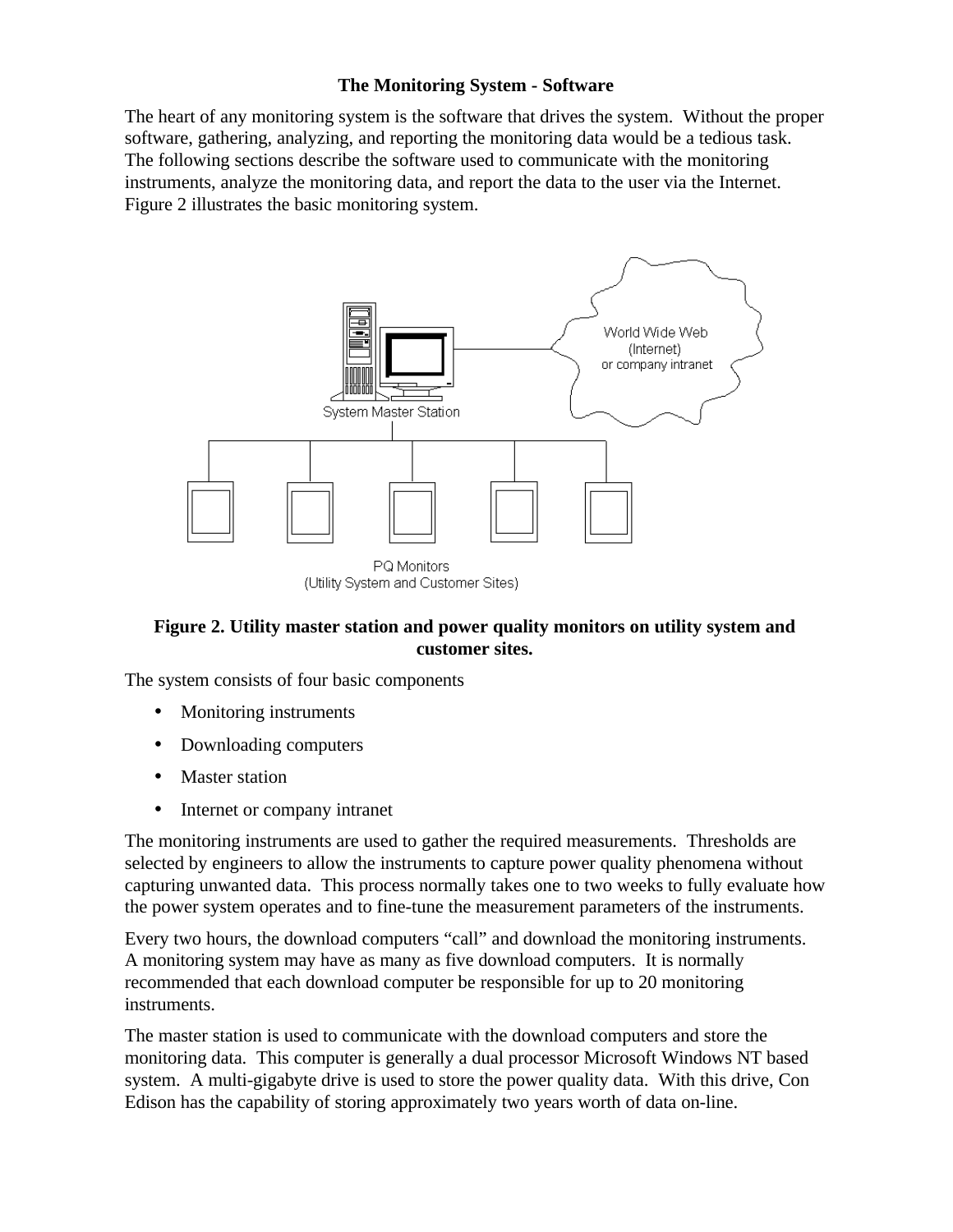The Internet is used to disseminate the power quality data to the appropriate engineers and technicians. Using custom software, it is possible for many engineers, technicians, and customers to view the power quality data. This is accomplished with minimal training and software. For a person to view the data, three things are required.

- A computer with an Internet connection and a Web browser supporting Java Script
- The URL for the power quality data site
- Appropriate user ID and password to access the data.

No special hardware, software, or training is required for the users.

## **WebPASS**

WebPASS was developed for use on the Con Edison intranet to enable engineers and technicians throughout the company to view and analyze power quality data. The Con Edison power quality group was concerned about the security of the data files and decided to seek a way to give users read-only access to the databases. In addition, Con Edison was concerned about the extensive training requirements for the PQNode Application System Software (PASS) used to setup and communicate with the monitoring instruments.

By relying on Internet browsers and hyperlinks, WebPASS allows users to have read-only access to the power quality data and requires no extensive training. In addition, its extensive online help makes the software easier to use.

WebPASS allows the user to plot trends of the RMS voltages and currents. These trends can be selected for one day, one week, one month, one year, or any arbitrary period of time. The trend data displays the minimum, maximum, and average RMS values of all cycles. It is a convenient method to summarize the power quality of a site over a given period of time. This plot is also useful to show voltage regulation and load change patterns.



**Figure 3. Actual event data from the Con Edison PQ Intranet site.**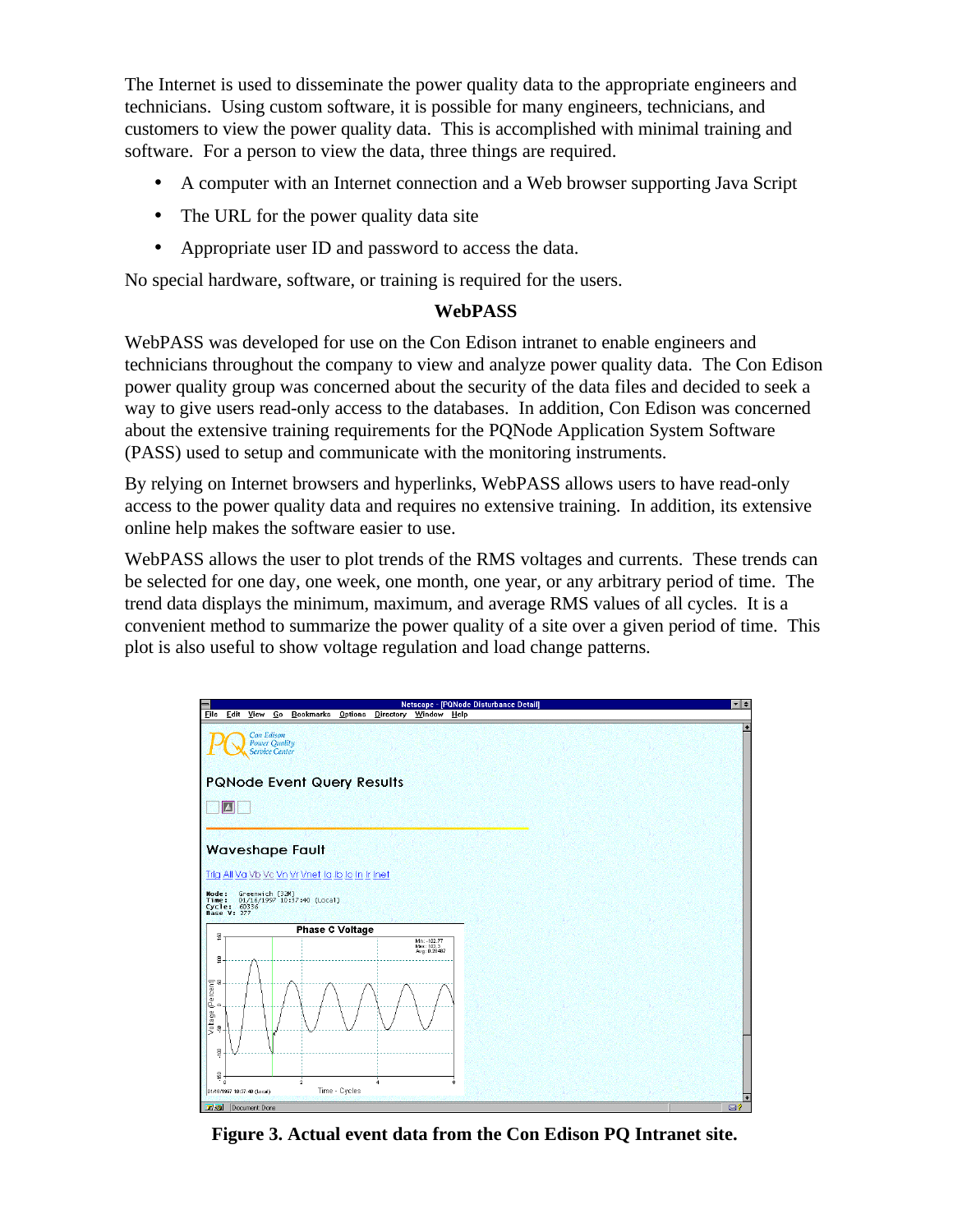Steady-state snapshot results can also be displayed in WebPASS. These events reveal loading conditions prior to an event and allow the user to monitor normal conditions.

All of this allows the users to view power quality data without having to install a large amount of software on their computers. All of the work is done on the Web server, so the user only needs a standard Web browser to view the data.

# **PQWeb**

With the tremendous volume of power quality data available at most utilities, a need existed to allow engineers in other customer service areas to view the information. This was accomplished with the development and release of the Electric Power Research Institute (EPRI) PQ Database. However, several utilities also needed to respond to both customer and company inquiries into power quality measurements. In the past, one central location in the utility was used to monitor power quality data from around the utility operating area. This information was then stored on a computer and analyzed by power quality engineers. If a customer or utility engineer needed this information, a request was submitted to the power quality group in the utility. The request was then processed and a report was generated and delivered to the party requesting the information. It was Con Edison's and EPRI's goal to make this information more readily available to key customers and Con Edison personnel in other Customer Service Areas.

In response to this need, PQWeb was developed by Electrotek Concepts. PQWeb is an Intraand Internet application based on the EPRI/Electrotek PQView software developed to analyze power quality data and integrated into the Measurement Module of the EPRI Power Quality Diagnostic System. PQWeb allows users to view data over the web from a power quality measurement database characterized and managed by PQView. While the data gathering and characterization is conducted at a central location, the information is available to any user with a Web browser. Security protocols and passwords were built in to keep unauthorized personnel from viewing highly confidential and often proprietary data.

### **How it Works**

PQWeb uses a Web or intranet server to make power quality information and data available to engineers, customers, and representatives who need quick access to that data. In order to access the data, the user needs to know the address (URL) of the power quality data site(s), have a Web browser such as Netscape Navigator or Microsoft Internet Explorer, and have the required passwords to enter the system. PQWeb processes the request from the user and sends an HTML file back to the user, which is viewed with a Web browser. The main screen for PQWeb is illustrated in Figure 4.

The user may view a RMS report, which may contain an event list, histogram table, CBEMA curve, and/or 3D Histogram. A time range filter is applied to the request, and the report is sent back to the user. Figure 4 illustrates the screen used to submit a query to the back-end server.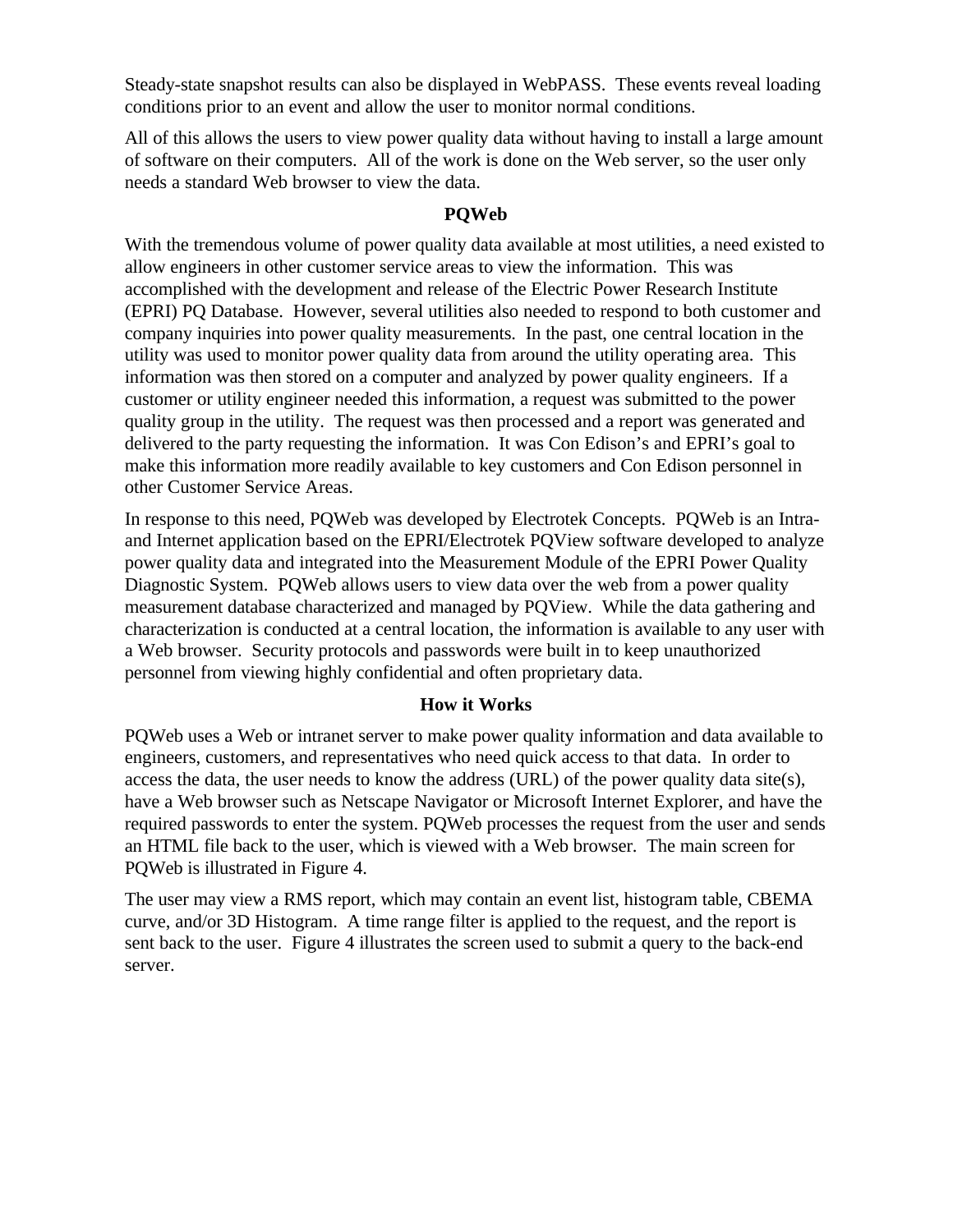| <b>The RMS Variation Query Parameters - Microsoft Internet Explorer</b>                                                                                                             | $\Box$    |
|-------------------------------------------------------------------------------------------------------------------------------------------------------------------------------------|-----------|
| File Edit View Go Favorites Help                                                                                                                                                    |           |
| ⇦<br>AÎ<br>$\Rightarrow$<br>$\bullet$<br>$ \mathbb{C} $<br>⋒<br>a<br>ua-<br>စ<br>☀ ▏<br>Home<br>Print<br>Fonl<br>Back.<br>Forward<br>Stop<br>Refresh<br>Favorites<br>Mail<br>Search | M<br>Edit |
| Address http://www.mms.electrotek.com/scripts/webpqv2/webpqv.dll/webpqview/webpqv.ini?rmsform                                                                                       | Links     |
|                                                                                                                                                                                     |           |
| Electrotek Concepts, Inc.<br>Excellence in Engineering                                                                                                                              |           |
|                                                                                                                                                                                     |           |
| <b>RMS Variation Query Parameters</b>                                                                                                                                               |           |
| <b>Aggregation Preferences</b>                                                                                                                                                      |           |
| Report Elements to Display                                                                                                                                                          |           |
| From Date: 01/13/1992 00:00:00<br>Event List: $\Box$ Mag Dur Plot: $\Box$                                                                                                           |           |
| To Date: 01/20/1997 23:59:59<br>Histogram Table: $\Box$ 3D Histogram: $\nabla$                                                                                                      |           |
|                                                                                                                                                                                     |           |
| Select Site(s) From List:<br><b>ETKNODE</b>                                                                                                                                         |           |
|                                                                                                                                                                                     |           |
|                                                                                                                                                                                     |           |
|                                                                                                                                                                                     |           |
| Create RMS Variation Report                                                                                                                                                         |           |
|                                                                                                                                                                                     |           |
| <b>PQ Networktin</b> Return to Main Menu                                                                                                                                            |           |
| This page produced by <mark>PQWebtm</mark> saftware by <u>Blectrotek Concepts, Inc.</u>                                                                                             |           |
| Done                                                                                                                                                                                | o         |

**Figure 4. Query select form for PQWeb.**

The date and time ranges are entered, the monitoring site(s) is selected, and the desired power quality information is selected. The request is sent to the back-end server, and the results are displayed as shown in Figures 5 through 7.

# **What Can be Viewed?**

The PQWeb software allows viewing of all data that has been previously downloaded from the monitoring instruments using the monitor's proprietary software and stored on the network server. For example, if an engineer is looking for events that occurred during the previous week, a password is entered, sites of interest are selected, and the date and time of interest are entered. An event list is returned, and the user may view each event in more detail. The events are viewed individually by phase as shown in Figure 8.

The disturbance detail feature allows the user to view all aspects of an event. Cycle-by-cycle RMS summaries and waveform captures can be used for event analysis and troubleshooting. Voltages and or currents can be displayed. Data such as this is now immediately available to such groups as control room operators, system protection engineers, customer service representatives, and any other employee connected to the Con Edison network. Access is available across a range of operating systems, including Windows 95/98/NT, OS2 and UNIX.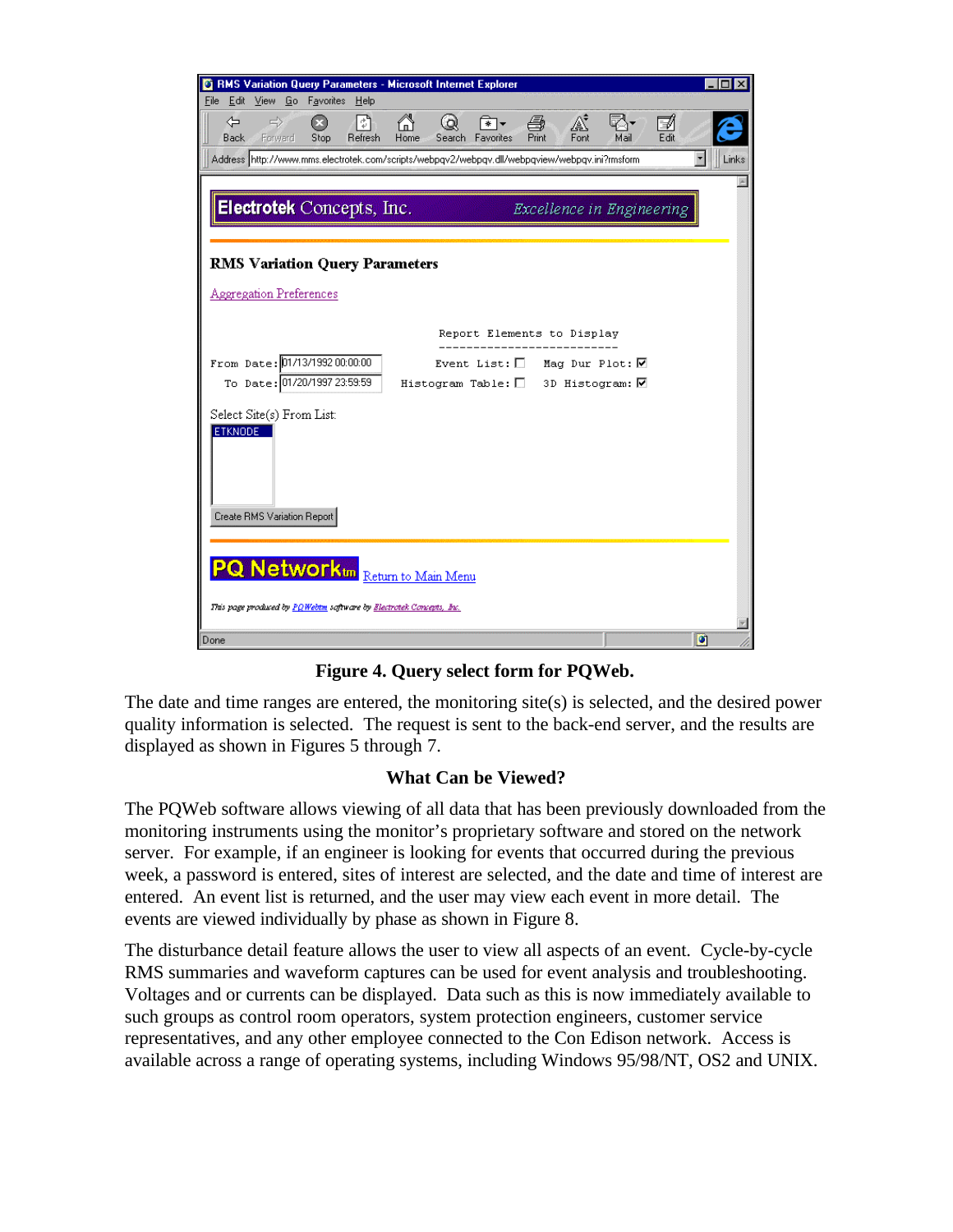| Type | <b>Event Description</b>                                                   | Mag (Per Unit) Duration |          |
|------|----------------------------------------------------------------------------|-------------------------|----------|
|      | RMS Variation ETKNODE - Phase A Voltage Inst. Nominal 10/29/93 09:04:21 PM | 0.89                    | 2 Cyc    |
|      | RMS Variation ETKNODE - Phase C Voltage Inst. Sag 10/29/93 08:55:08 PM     | 0.88                    | 3 Cyc    |
|      | RMS Variation ETKNODE - Phase C Voltage Inst. Nominal 10/29/93 02:50:56 PM | 0.86                    | 3 Cyc    |
|      | RMS Variation ETKNODE - Phase B Voltage Inst. Nominal 10/25/93 01:30:39 PM | 0.77                    | 5 Cyc    |
|      | RMS Variation ETKNODE - Phase C Voltage Inst. Sag 10/25/93 12:49:59 AM     | 0.86                    | 3 Cyc    |
|      | RMS Variation ETKNODE - Phase B Voltage Inst. Nominal 10/12/93 01:42:18 PM | 0.88                    | 4 Cyc    |
|      | RMS Variation ETKNODE - Phase A Voltage Inst. Nominal 10/12/93 12:11:16 PM | 0.85                    | 5 Cyc    |
|      | RMS Variation ETKNODE - Phase C Voltage Inst. Nominal 10/08/93 02:59:55 PM | 0.25                    | 3 Cyc    |
|      | RMS Variation ETKNODE - Phase B Voltage Outage 10/02/93 10:11:13 PM        | 0.00                    | 00:36:45 |
|      | RMS Variation ETKNODE - Phase C Voltage Inst. Nominal 10/01/93 01:04:37 PM | 0.77                    | 2 Cyc    |

**Figure 5. Event list returned via Internet and HTML document to user after submitting request.**

The event list displays information about power quality measurements that match the given criteria submitted to the back-end server. This information includes the following:

- Event type
- Event description
- Event magnitude
- Event duration

From the event list the user may select to view the detail of the disturbance.



**Figure 6. Example magnitude duration plot with CBEMA curve overlay.**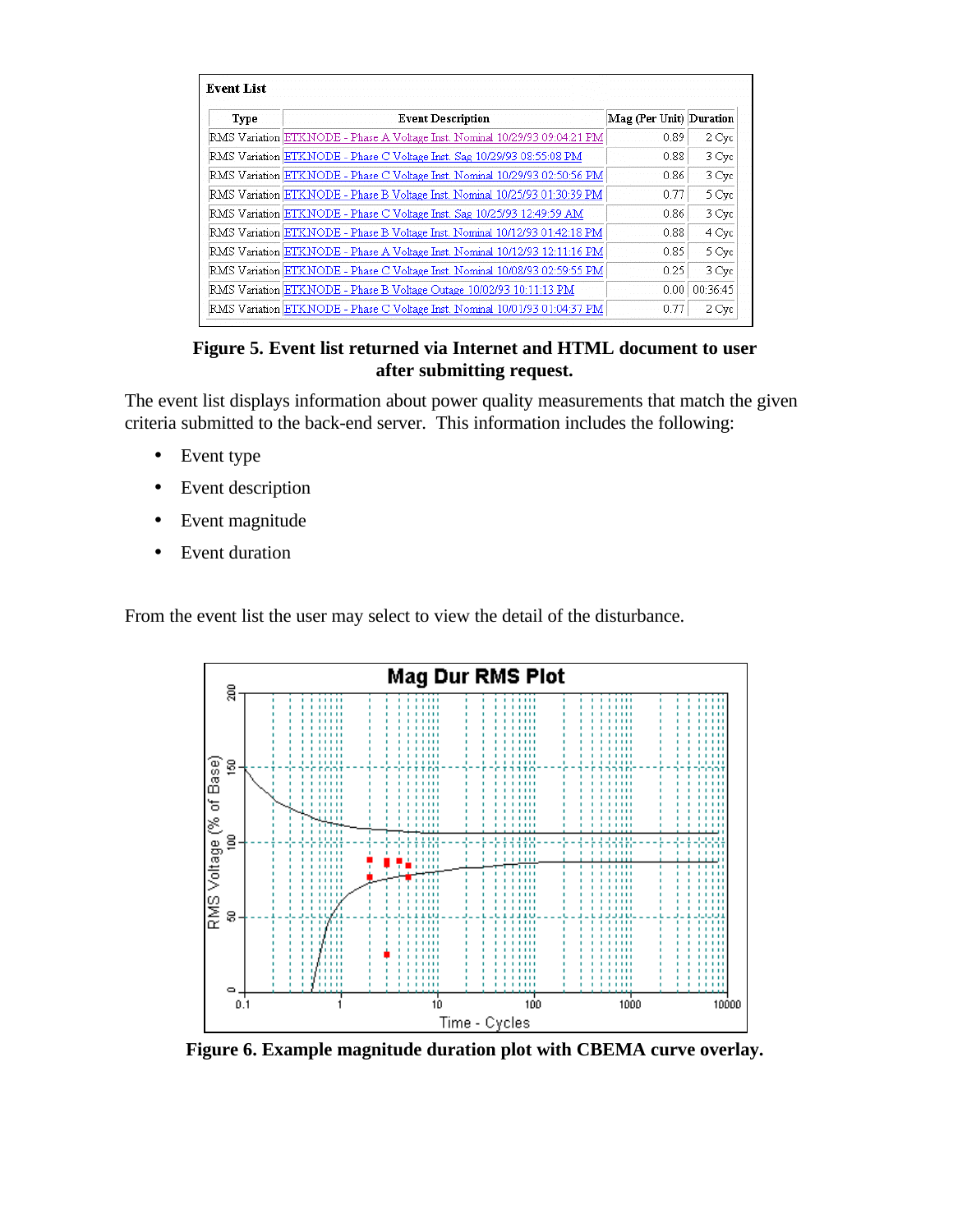

**Figure 7. Example 3-D histogram bar chart illustrating RMS variations for given time range.**



**Figure 8. PQWeb single event viewer.**